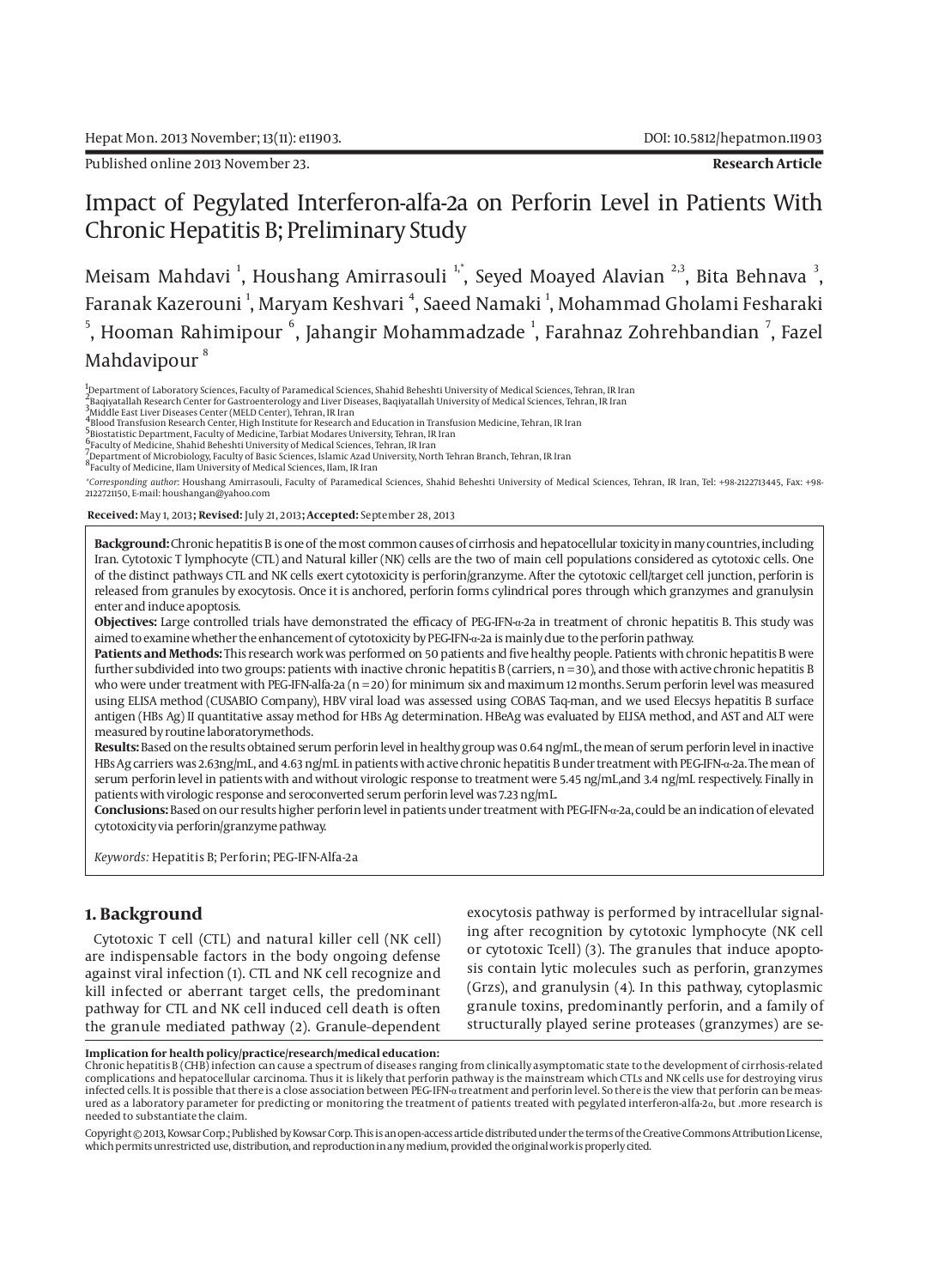creted by exocytosis (3, 5). Perforin is found in a soluble monomer shape within granules offer the cytotoxic cell/ target cell junction. Once it is anchored, perforin begins polymerization in the presence of  $Ca^{2+}$ , forming cylindrical pores through which granzymes and granulysin enter and induce apoptosis within virus infected cells, and thus destroy them (5, 6). Several agents currently are approved for the treatment of chronic hepatitis B: interferon (IFN) alfa-2b, pegylated interferon (PEG IFN) alfa-2a, and antiviral agent such as lamivudine, adefovir and etc. IFNs exert an antiviral effect on HBV infection through two mechanisms: first a direct antiviral effect inhibiting the synthesis of viral DNA and by activating antiviral enzymes, and a second mechanism which increases the cellular immune response against infected hepatocytes with HBV (7, 8). Recently the efficacy of IFN has been improved by attaching a large branched 40 KD polyethylene glycol molecule to interferon alfa and made PEG-IFN-alfa-2a (7).

## **2. Objectives**

This study aimed to examine whether serum perforin level is affected by treatment with PEG-IFN-alfa-2a.

# **3. Patients and Methods**

#### *3.1. Patients*

This research work was performed on 50 patients and 5 healthy volunteers. Patients with chronic hepatitis B were further subdivided into two groups: patients with inactive chronic hepatitis B (carriers,  $n = 30$ ), and those with active chronic hepatitis B who were under treatment with PEG-IFN-alfa-2a ( $n = 20$ ) for minimum six and maximum 12 months. PEG-IFN-alfa-2a was administrated 180 µg weekly by subcutaneous route in patients with active chronic hepatitis B.

The inactive HBs Ag carrier state is diagnosed by absence of HBeAg and presence of anti-HBe, undetectable or low levels of HBV DNA in PCR-based assays, repeatedly normal ALT levels, and minimal or no necroinflammation, slight fibrosis, or even normal histology on biopsy, and is considered to be associated with a favorable prognosis (9, 10). Chronic active patient with Hepatitis B infection is defined aspositive results for HBs Ag longer than 6 months, HBeAg positive findings, anti-HBe negative results, and serum HBV DNA greater than 105 copies/mL, and elevated or normal hepatic aminotransferase levels (11). However, absence or presence of HBeAg is not an absolute criterionfor reflection of activity or inactivity in HBV infection (10, 11).

Treatment response is defined as the loss of HBeAg with a serum HBV level below 2000 Copies/mL (400 IU/mL), and normal ALT levels (14). And in patients with negative results for HBeAg, virologic response has been defined as HBV DNA less than 2000 IU/mL six months after beginning the treatment (12).

In this study perforin and 6 parameters were assayed, methods of measurement are explained as below:

#### *3.2. Perforin*

In this study serum perforin level was measured in all participants; in patients with active chronic hepatitis B who were under treatment with PEG-IFN-alfa-2a for minimum 6 and maximum 12 months it was measured once during the treatment. Perforin was measured using ELISA method (CUSABIO Company). Perforin level is expressed in ng/mL, and the detection range is 0.312 ng/mL – 20 ng/ mL.

## *3.3. HBV Viral Load*

This parameter was assessed using COBAS Taq-man PCR (Fully automated hepatitis B virus (HBV) viral load quantitative for improved testing in serum and plasma) which is one of the best methods for assaying this parameter. Lower limit of detection for COBAS Taq-man PCR is 6 IU/ mL equivalent to 35 Copies/ mL, COBAS Taq-man PCR method is the only FDA approved quantitative method for existing Hepatitis B in Iran. Measurement of viral load in this research work has been performed in all patients with chronic hepatitis B, and pre and post treatment in patients with active hepatitis B. In this study the scale of HBV viral load was IU/mL.

#### *3.4. HBs Ag Quantitative*

HBs Ag was determined in all patients using Elecsys hepatitis B surface antigen (HBsAg) II quantitative assay, a new quantitative electro chemiluminescence immunoassay which uses onboard dilution and a simple algorithm to determine HBsAg levels expressed in international units (IU)/mL (standardized against the World Health Organization [WHO] Second International Standard). Detection limit for this test is 5 IU/mL.

## *3.5. HBeAg*

This parameter was evaluated by ELISA method (DIAPRO Company). HBeAg ELISA adopts the "sandwich principle" as the basis of evaluation. This parameter has been determined in all patients with chronic Hepatitis B; in patients with active chronic hepatitis B under treatment with PEG-IFN-alfa-2a it was determined pre and post treatment. If the HBeAg is cleared and anti-HBe appears, it is an indication of significant decline in virus replication (13). This parameter is one of the main standards for response to the PEG-IFN-α-2a treatment (8).

#### *3.6. AST and ALT Serum Levels*

The serum ALT and AST levels rise in patients with chronic hepatitis B which is observed in patients with active chronic hepatitis B especially (14). AST and ALT were measured by Hitachi 912 auto analyzer using diagnostic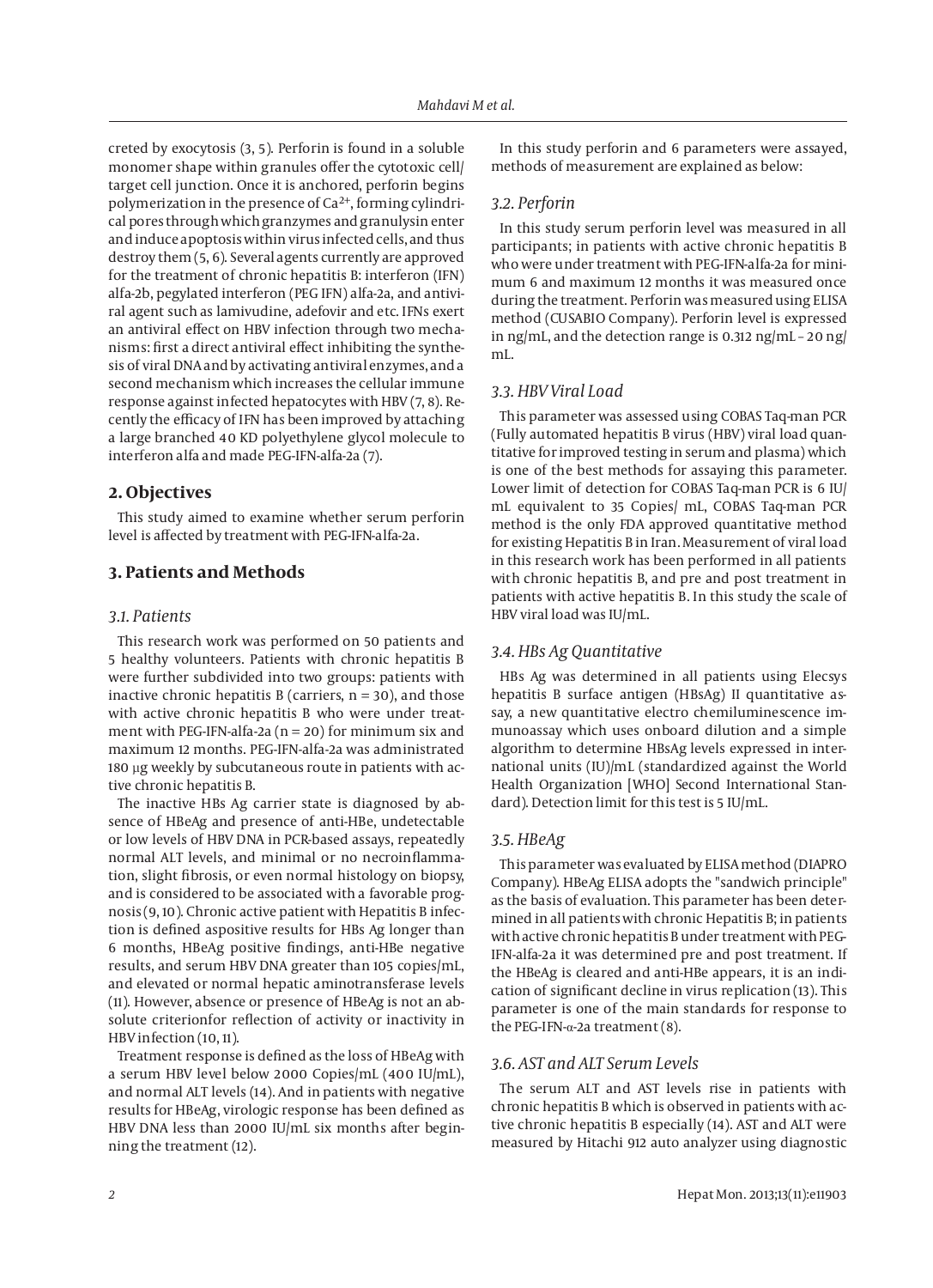kit manufactured by Bionik Company. The level of these parameters has been expressed in international units  $(IU)/mL$ .

## *3.7. Stage and Grade of Disease*

The Hepatitis B infection based on development of disease and rate of damage in liver is ranked in six stages and eighteen grades. Stage and grade in patients with active chronic Hepatitis B have been set by liver biopsy and pathological analyzing. The method for describing this parameter is modified by the Knodell's scoring system.

#### *3.8. Criteria for Response to Treatment*

Aspects of response to treatment in this study were virologic response and seroconversion after 6 to 12 months in patients under treatment. The criteria for virologic response is viral load less than 2000 IU/mL, and for Seroconversion response is defined as disappearance of HBeAg, and appearance of anti-HBe.

## *3.9. Data Analysis*

The descriptive statistics were provided with mean  $\pm$ Standard Deviation (SD) or No. (%) as appropriate. χ2 and Fisher's exact tests were used for comparing categorical data, and t-student test and Mann-Whitney U-test were used for analyzing continues variables. Spearman correlation was performedto correlate continuous variables. P values less than 0.05 were considered as statistically significant. Data was analyzed with SPSS version 18.

#### **4. Results**

50 patients with chronic hepatitis B and 5 healthy volunteers were included in this study. Patients with chronic hepatitis B were stratified into two groups: patients with inactive chronic hepatitis B (carriers,  $n = 30$ ), and those with active chronic hepatitis B who were under treatment with PEG-IFN- $\alpha$ -2a (n = 20) for minimum six and maximum 12 months. It was shown that after treatment of 20 patients with active chronic hepatitis B, 14 had negative results for HBeAg pre and posts treatment, four patients were HBeAg positive pre and post treatment were as HBeAg seroconversion occurred in 2 patients receiving PEG-IFN-α-2a. In our study serum perforin level was significantly higher in patients than healthy subjects (Table 1). Based on our results perforin level was lower in the patients with inactive chronic hepatitis B compared to those with active chronic hepatitis B under treatment with PEG-IFN-α-2a (Table 1).

| Table 1. Characteristics of the Study Population (Data are Expressed as Mean $\pm$ Standard Deviation) |                                        |                                 |                      |                                             |  |  |  |  |
|--------------------------------------------------------------------------------------------------------|----------------------------------------|---------------------------------|----------------------|---------------------------------------------|--|--|--|--|
| Characteristics                                                                                        | Active Patients, Mean $\pm$ SD         | Carrier Patients, Mean $\pm$ SD | P value <sup>a</sup> | <b>Healthy Volunteers,</b><br>$Mean \pm SD$ |  |  |  |  |
| Age, y                                                                                                 | $34.95 \pm 9.16$                       | $42.17 \pm 12.44$               | 0.03                 | $27.84 \pm 6.58$                            |  |  |  |  |
| <b>Stage</b>                                                                                           | $1.90 \pm 1.21$                        | $N.A^b$                         | N.A                  | N.A                                         |  |  |  |  |
| Grade                                                                                                  | $7.05 \pm 1.76$                        | N.A                             | N.A                  | N.A                                         |  |  |  |  |
| HBSAg <sup>b</sup> Quant                                                                               | $17\times10^{3}$ ± 2 $\times10^{3}$    | $833.47 \pm 1285.10$            | < 0.001              | N.A                                         |  |  |  |  |
| Viral load pre treatment                                                                               | $1.5\times10^{8}$ ± 3.7 $\times10^{8}$ | $982.50 \pm 1586.97$            | < 0.001              | N.A                                         |  |  |  |  |
| Viral load post treatment                                                                              | $6.1 \times 10^5 \pm 2.3 \times 10^6$  | N.A                             | N.A                  | N.A                                         |  |  |  |  |
| ALT <sup>b</sup> pre test                                                                              | $77.75 \pm 57.16$                      | $31.83 \pm 17.69$               | < 0.001              | N.A                                         |  |  |  |  |
| <b>ALT</b> post test                                                                                   | $43.45 \pm 26.52$                      | N.A                             | N.A                  | N.A                                         |  |  |  |  |
| AST <sup>b</sup> pre test                                                                              | $44.55 \pm 23.38$                      | $26.20 \pm 9.60$                | 0.002                | N.A                                         |  |  |  |  |
| <b>AST post test</b>                                                                                   | $31.55 \pm 11.44$                      | N.A                             | N.A                  | N.A                                         |  |  |  |  |
| <b>Perfor in level</b>                                                                                 | $4.68 \pm 2.29$                        | $2.63 \pm 1.57$                 | < 0.001              | $0.604 \pm 0.379$                           |  |  |  |  |

a P value base on independent sample t test or Mann-Whitney U test

b Abbreviations ALT, Alanine Aminotransferase; AST, Aspartate Aminotransferase; HBSAg, Hepatitis B Surface Antigene; N.A, No Analyzed

Comparison of HBeAg positive patients and HBeAg negative ones indicated higher perforin level in the latter group (Table 2). Furthermore our results showed that serum perforin level in 2 HBeAg positive patients who

were seroconverted to HBeAg negative was markedly higher than other patients (Table 2). In our study serum perforin level in patients with active chronic hepatitis B who showed virologic response to treatment  $(n = 13)$  was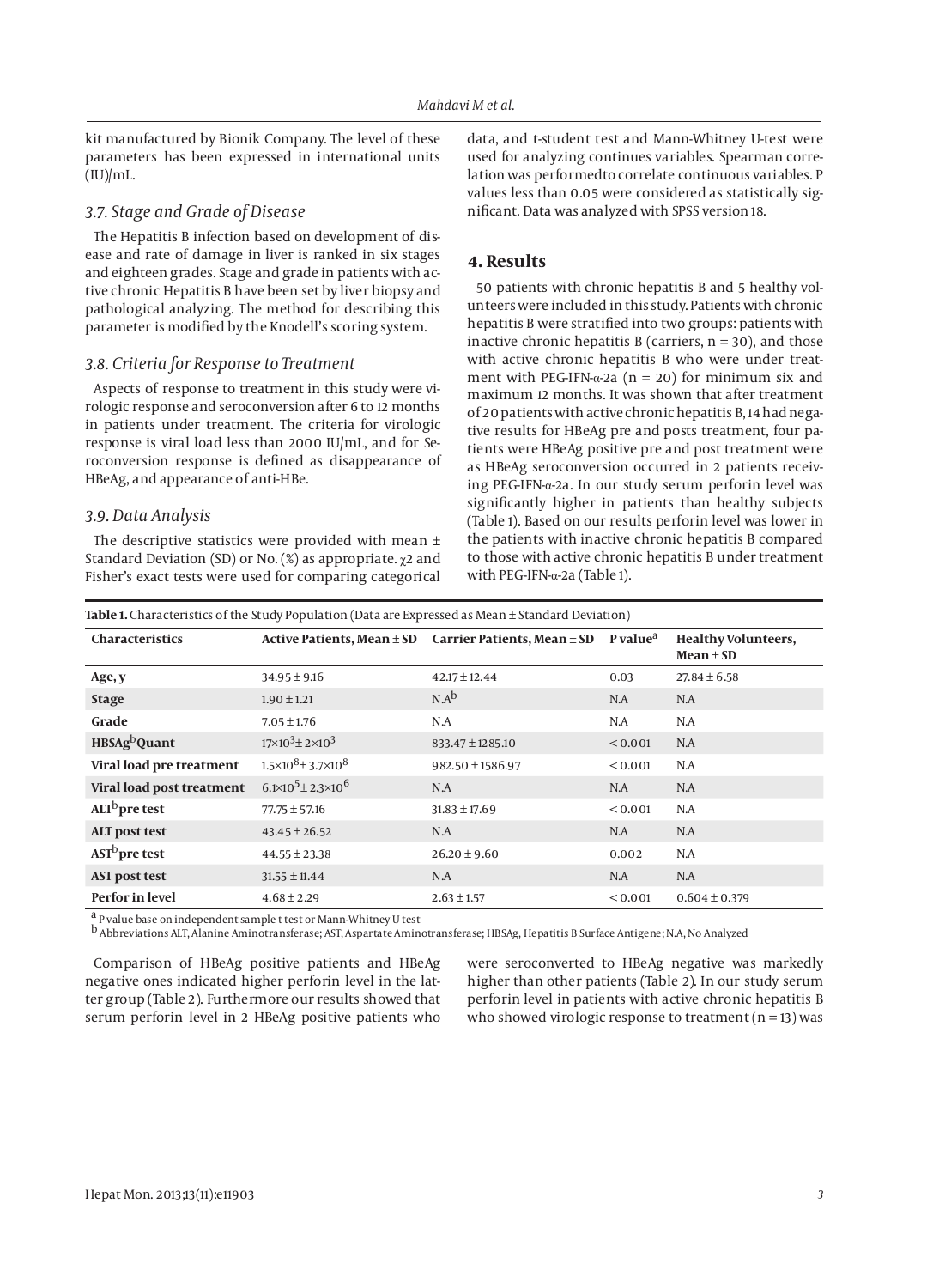higher than without virologic response (Table 3). Correlation analysis showed no significant correlation between perforin level and viral load, HBs Ag quantitative, stage and grade of the disease.

| <b>Characteristics</b>                      | $No.$ (%) | <b>Perforin Level</b> |
|---------------------------------------------|-----------|-----------------------|
| <b>Sex</b>                                  |           |                       |
| male                                        | 15(75)    | 5.30                  |
| female                                      | 5(25)     | 2.80                  |
| <b>HBeAg pre treatment</b>                  |           |                       |
| positive                                    | 6(30)     | $N.A^d$               |
| negative                                    | 14(70)    | N.A                   |
| <b>HBeAg post treatment</b>                 |           |                       |
| positive                                    | 4(20)     | 3.46                  |
| negative                                    | 16(80)    | 4.98                  |
| <b>HBeAg seroconversion</b>                 |           |                       |
| negative                                    | 2(10)     | 7.23                  |
| <sup>a</sup> Abbreviation: N.A, No Analyzed |           |                       |
|                                             |           |                       |

| <b>Group of Patients</b> | Viral Load                     | No. | <b>Mean of Perforin Level</b> | P value |  |
|--------------------------|--------------------------------|-----|-------------------------------|---------|--|
| Aa                       | $Pre > 2000$ and $Post > 2000$ |     | 3.40                          | 0.135   |  |
| B <sup>d</sup>           | $Pre > 2000$ and $Post < 2000$ |     | 5.45                          |         |  |

a A, Under treatment patients without virologic response; B, Under treatment patients with virologic response

# **5. Discussion**

About 1.5 million people in Iran are living with HBV infection (a mild to moderate prevalence according to the WHO classification), and it is assumed that from 15 to 40 percent of them are at risk of developing cirrhosis and/ or hepatocellular carcinoma (HCC) without intervention (15). Chronic hepatitis B (CHB) infection can cause a spectrum of diseases ranging from clinically asymptomatic state to the development of cirrhosis-related complications and hepatocellular carcinoma (14). Perforin in the cellular immune response causes holes in infected cells, and the perforin pores can serve as passive conductor of granzymes and granulysin through the target cell membrane, and could also allow an ionic exchange, which causes an osmotic unbalance and in consequence, the cell death (16, 17). Perforin is an unstable molecule; therefore, the amounts vary according to the cytotoxic cell population (18). Large randomized controlled trials have confirmed the efficacy of PEG-INF in chronic hepatitis B (8). In accordance to the results, Kaser A et al. showed that stimulation with IFN-α increases perforin mRNA levels in PBMC (peripheral blood mononuclear cells), and based on their suggestion, upregulation of perforin by IFN-α results in elevated cytotoxicity, and have proposed that IFN-α might support elimination of virally infected cells via perforin pathway (19).

Understanding the immune response upon HBV infec-

tion is useful to develop appropriate therapeutic strategies for controlling viral hepatitis as well as improving current knowledge regarding hepatitis prognosis. Currently laboratory tests such as viral load, HBs Ag quantitative, liver enzyme measurement and etc. are used for monitoring response to PEG-IFN-alfa-2a treatment. Based on our results serum perforin level was higher in both groups of patients infected by HBV compared to the healthy volunteers. Furthermore serum perforin level was higher in patients with active chronic hepatitis B treated with PEG-IFN-α-2a than those with inactive chronic hepatitis B. Although the results were not statistically significant,which is probably due to low number of participants in this study. With reference to our results perforin is probably an important factor of immune system in dealing with hepatitis B infection. According to higher serum perforin level in patients under treatment with PEG-IFN-alfa-2a, there is this viewpoint that perforin measurement can be a tool in monitoring patients under treatment with PEG-IFN-alfa-2a, and can be used as a laboratory marker or a measure of response to treatment with PEG-IFN-alfa-2a. However further extensive research with larger number of patients is required to confirm the above findings and claims.

The most important limitation of the present study was those patients who withdrew from the treatment or left the study due to hypersensitivity to PEG-IFN-α. Another limitation of the study was time restriction.